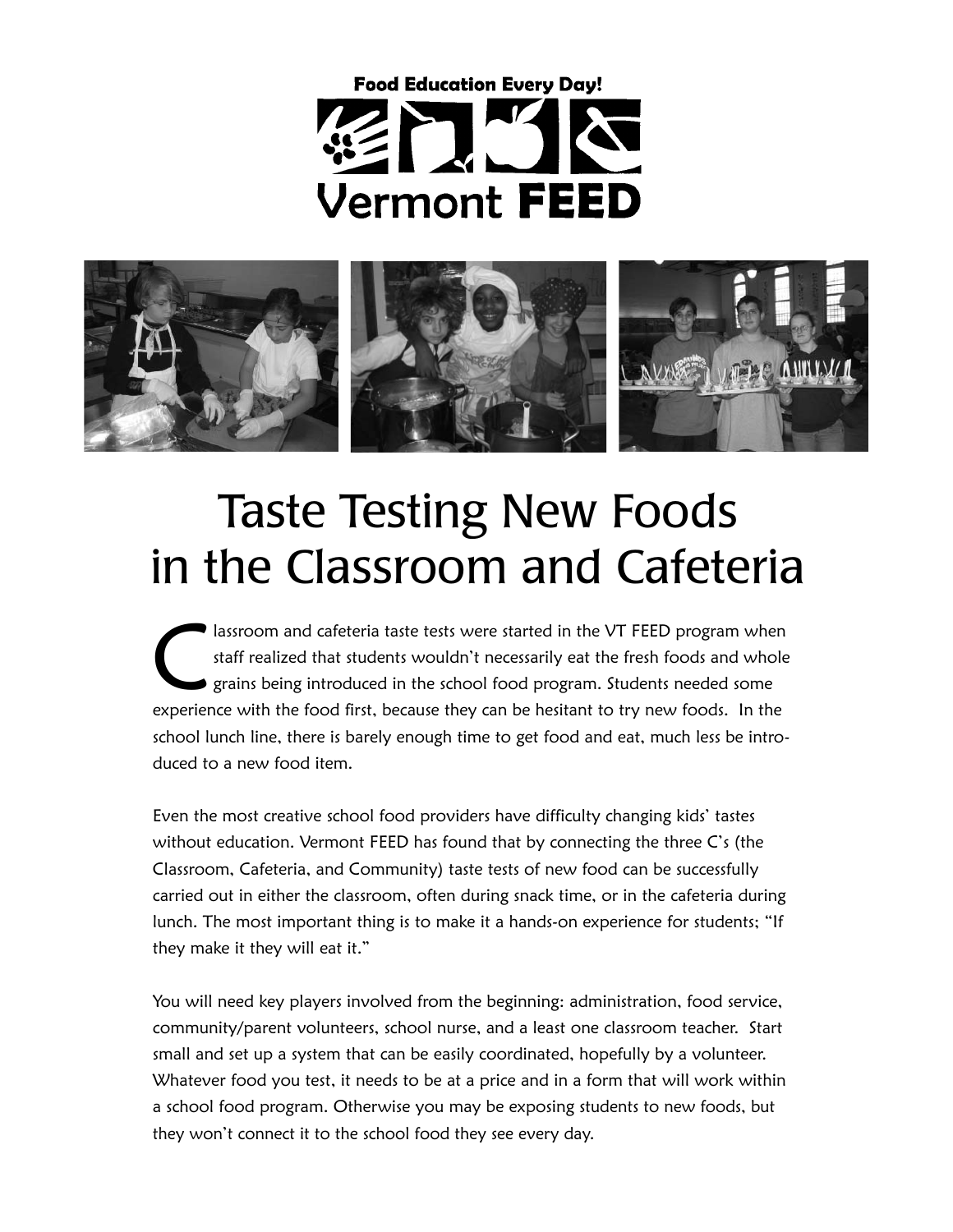### Taste Testing in the **CLASSROOM**

Some teachers have successfully introduced<br>Snew foods in the classroom in a short, inforome teachers have successfully introduced mal, and regular weekly session. Working with the food service is crucial so that food tested in the classroom will be featured on the school menus. Parent and community volunteers can help organize the taste testing for more than one classroom or provide some of the foods

to be tested. The key is to keep it simple: sliced cucumbers, different types of lettuce, or sliced pear can be part of a dynamic taste testing lesson. Accompanying the tasting with some 'fun food facts' helps students become more familiar and accepting of the new food. Also, if they can be involved in preparing the food to be tested, they will be more likely to eat it.

Excerpt from Janet Lynch, teacher, Milton Elementary School, research on taste testing in her classroom:

Another component of the nutrition education unit was taste testing in the classroom. A study by Baxter and Thompson (2002) reported that children would not eat fruits and vegetables offered in school lunches if they had not tasted them previously. After observing plate waste in the cafeteria, I targeted eight fruits and vegetables that had been on the menu that week. Using observation, I determined how much of a portion the children had eaten.

We then taste-tested four of these fruits and vegetables in the classroom: fresh pears, canned pears, fresh carrot sticks and different types of lettuce. After the nutrition unit, I again observed plate waste in the school cafeteria to determine how much of a portion my students had eaten. Three of the four foods tasted in the classroom showed an increase in the portion eaten by my students. The third item, salad greens, decreased very slightly. The fresh carrot sticks, which increased from 14%

of a portion to 45% of a portion, showed the most significant increase. The fresh pears also showed a significant increase, from 11% of a portion to 25% (see Table 1). On average, the consumption of these targeted fruits and vegetables increased by 59.1%.

I then examined the portions consumed of the four fruits and vegetables not tasted in the classroom: canned corn, canned pineapple, cooked broccoli and canned peaches. The average portions eaten by my students stayed the same or decreased in size (see Table 2).

Although sample size was small, it appeared obvious that taste testing had increased the consumption of the targeted fruits and vegetables. Children's comments also supported the findings that taste testing in the classroom encouraged them to try new foods. They reported being more willing to try new foods at home and in restaurants. The children perceived taste testing in the classroom



as a safe and fun thing to do. Even the children labeled by their parents as fussy eaters were willing to try new foods in the classroom.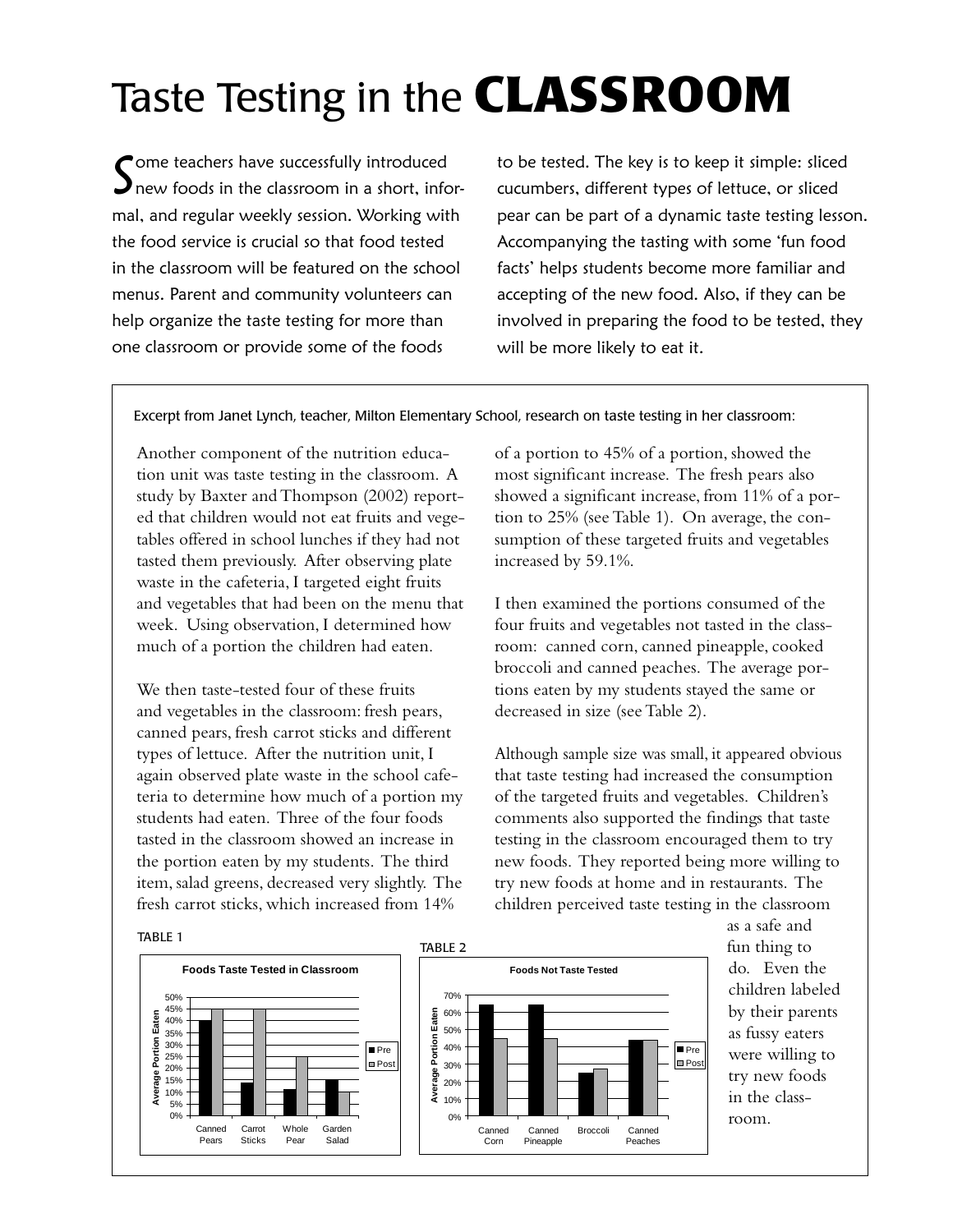## Taste Testing in the **CAFETERIA**

 $\int_{\text{new}~\text{foods}~\text{in}~\text{the~c afteria}~\text{during}~\text{lunch,}~\text{but}}$  $\boldsymbol{\mathcal{J}}$  new foods in the cafeteria during lunch, but at a separate tasting table. With some teamwork, and advertising of your efforts, this can build school-wide excitement. VT FEED encourages you, and can help you to find local farmers willing to be partners for testing their products.

A committee of people can share the responsibilities and make taste testing a regular event. As students become familiar with the taste tests, they will become more accustomed to change and be more open to trying new foods.

Keys to successful taste tests in the cafeteria:

- Start with regular taste tests (monthly is usually not too overwhelming to organize) and focus on simple preparation of fresh fruits and vegetables
- Find parents or community volunteers who can coordinate the classrooms with cafeteria activities. The food service staff will not have the time to do this, although they can participate in some parts. Remember to involve them from the beginning in deciding what food to test, where to get it, and how to prepare and serve it.
- Involve students in any way you can to foster their relationship with food service staff.



- Get teachers to involve some students in preparing the food to be tested. It can be as simple as cutting up cabbage or mixing a vegetable and rice casserole. This gives students a chance to become acquainted with the food and the cafeteria staff, and to spread the word about the new food.
- Have someone announce the taste testing on the day it occurs.
- Offer the taste tests during regular lunch on a table that looks appealing (a tablecloth shows that something special is happening!).
- The students who prepared the food often can help serve the samples, at least for some of the lunches.
- It is important to survey students who try the new foods so that students feel involved in what could be served in school. (SEE SAMPLE OF A TASTE TEST SURVEY).
- When the taste testing is finished, have someone announce the results of the survey to the whole school, along with plans for featuring the food in the regular menu.

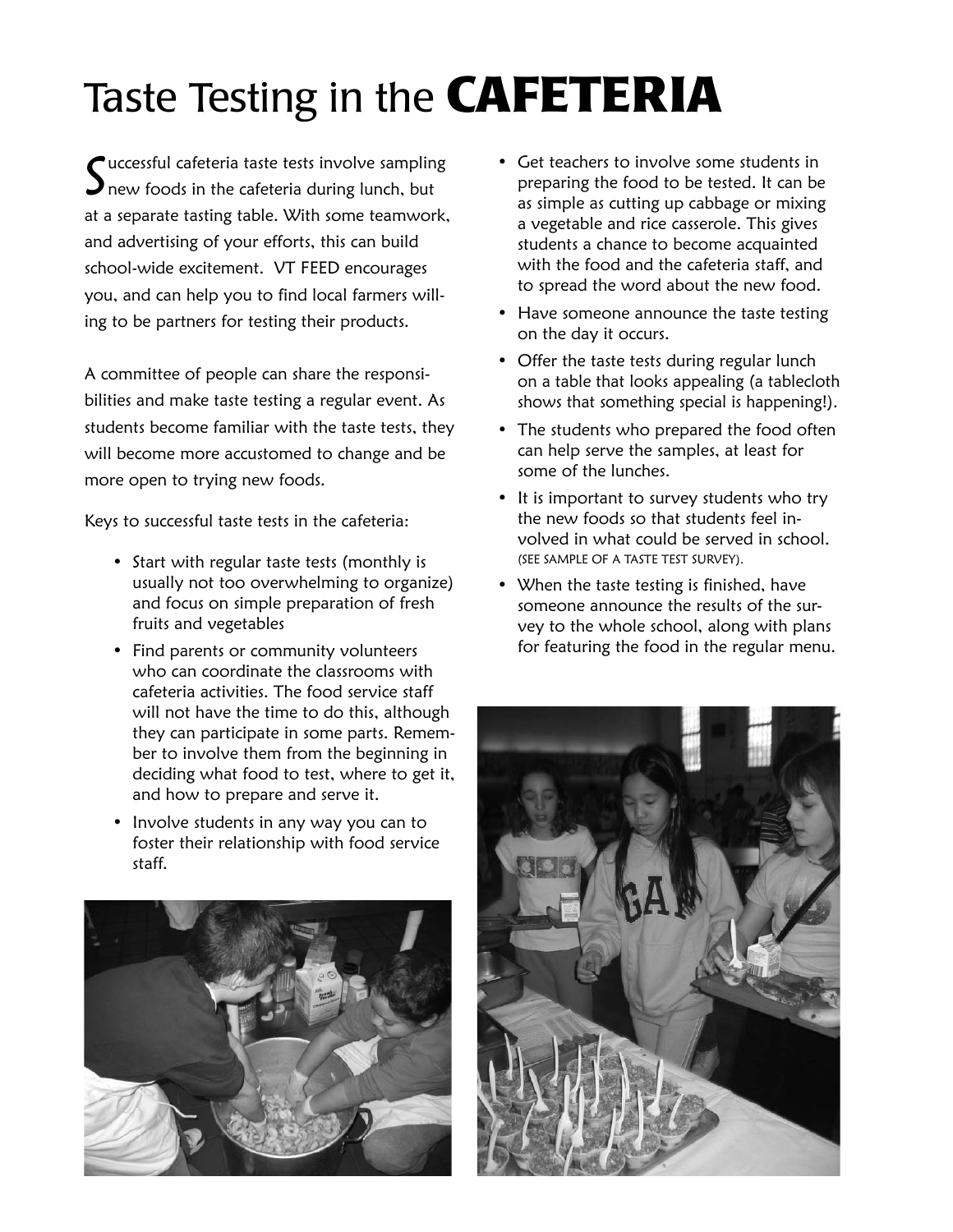#### Taste Test Survey

DIRECTIONS: Use this form to collect information about your recipe!

- 1. Visit either each class in the school or the cafeteria during lunch times.
- 2. Highlight the whole grain, local fruit, or vegetable that is in your product. (For example: if you are making zucchini bread, bring a zucchini)
- 3. Column One: Record the number of participants who you are surveying (give them time to taste the new food).
- 4. Column Two: Record the number of participants who tried the food.
- 5. Column Three and Four: Record the number of participants who liked the food and then will eat it again (at lunch or breakfast).

Product\_\_\_\_\_\_\_\_\_\_\_\_\_\_\_\_\_\_\_\_\_\_\_\_\_\_\_\_\_\_\_\_\_\_\_\_\_\_\_\_\_\_\_\_\_

| <b>Number of Participants</b><br>(at testing table) | "I tried it" | "I liked it" | "I'll eat it again" |
|-----------------------------------------------------|--------------|--------------|---------------------|
|                                                     |              |              |                     |
|                                                     |              |              |                     |
|                                                     |              |              |                     |
|                                                     |              |              |                     |
|                                                     |              |              |                     |
|                                                     |              |              |                     |
|                                                     |              |              |                     |
|                                                     |              |              |                     |
|                                                     |              |              |                     |
|                                                     |              |              |                     |
|                                                     |              |              |                     |
|                                                     |              |              |                     |
|                                                     |              |              |                     |
|                                                     |              |              |                     |
|                                                     |              |              |                     |
|                                                     |              |              |                     |
|                                                     |              |              |                     |
|                                                     |              |              |                     |
|                                                     |              |              |                     |